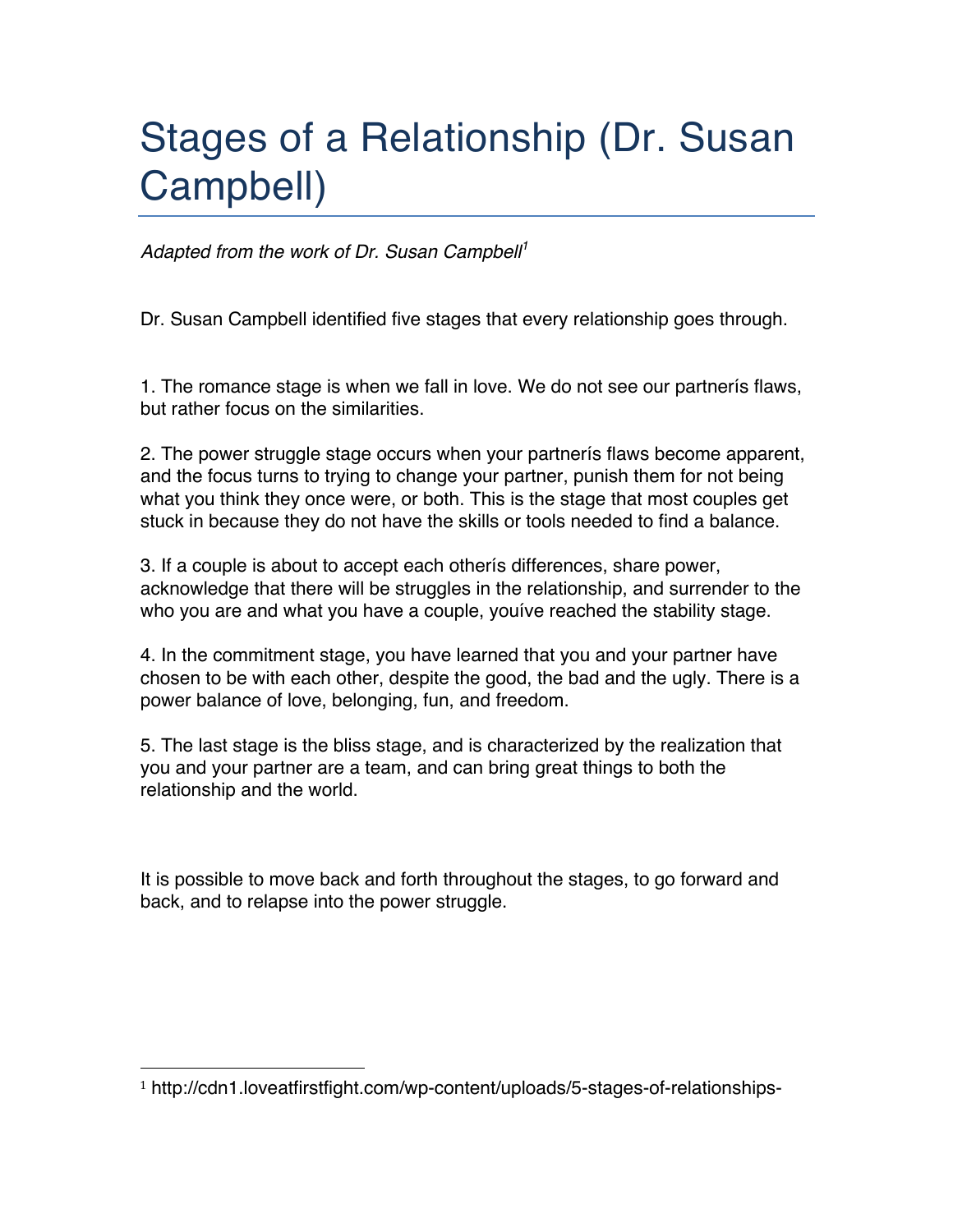### **Personal Growth**

Everything in life is either in a state of growth or decay.

Throughout the group process, we will be encouraging each other to use the information provided in each module to become more self-reflective, understanding and aware. The idea is that, we can work together to begin the process of creating the kind of life that you want and to support each other in our journey of self-improvement. By taking in the materials, reflecting on them and identifying areas of our lives that we would like to change, we can take action to make the changes, practice them and later refine our goals. This is at the heart of group work. We only get back what we put in. At the end of the day, it is up to each of us to live the life we want. If we want better relationships, experiences and supports in life, then we as individuals need to be the ones to make that happen. After all, as Jim Rohn said, "Your life does not get better by chance. It gets better by change."

7 Ways Self-Reflection and Introspection Will Give You a Happier Life *Adapted from Uzer*.

- 1) It allows you to notice negative patterns in our life.
- 2) It keeps you focused on the bigger picture.
- 3) It prevents you from worrying about things out of your control.
- 4) It helps you to face your fears.
- 5) It allows you to clearly define happiness on your own terms.
- 6) It allows you to make decisions based on your conscience.
- 7) You finally get different results.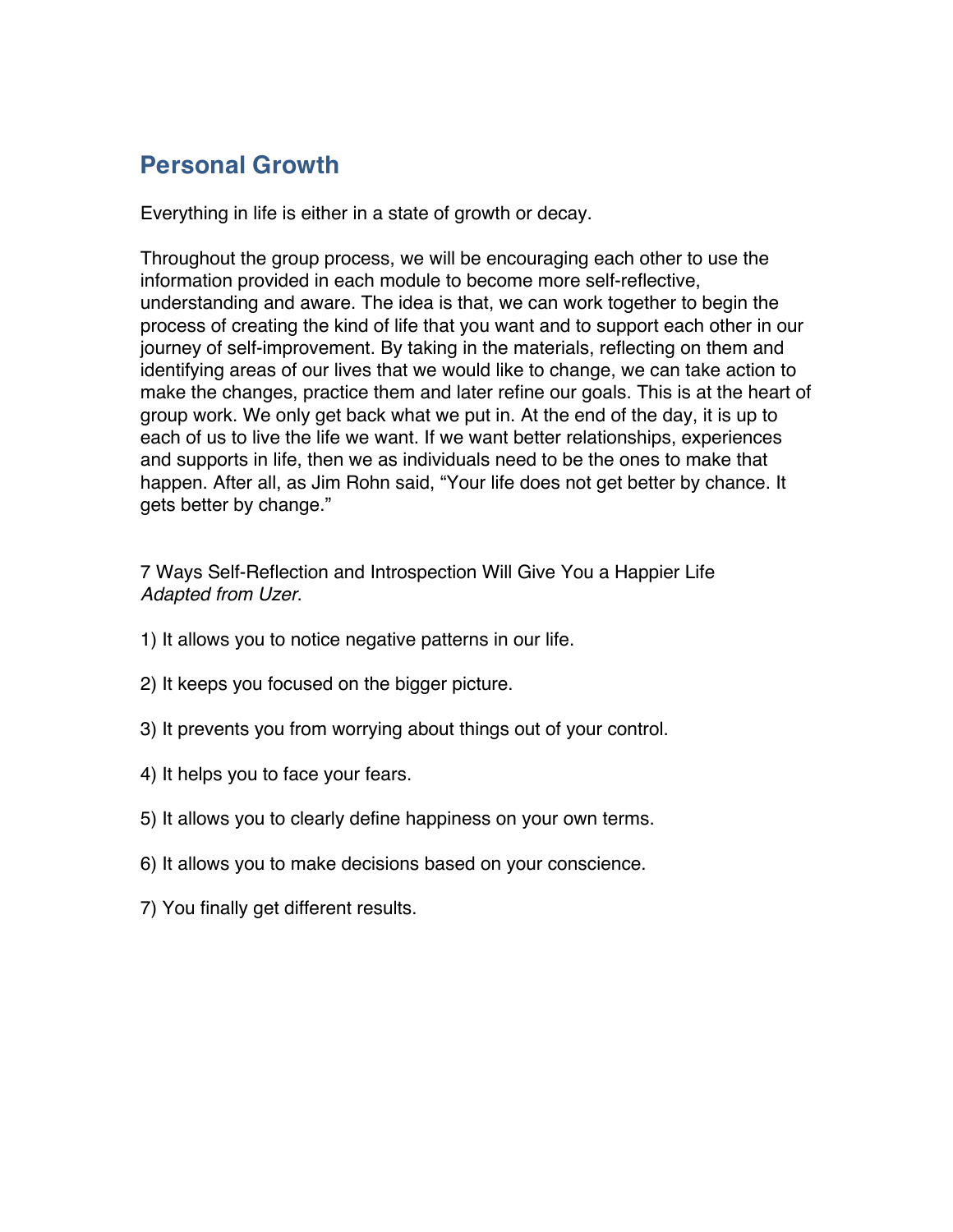#### **Beliefs and Values:**

**Thoughts** 

**Feelings** 

#### **Behaviours**

When we talk about self-reflection, we are talking about the attention that we need to pay to our own thoughts, feelings, and behaviours, and the beliefs that drive them.

Below is a sample of a sheet that we will be using throughout the course to reflect on ourselves:

As you can see in the diagram, our beliefs and values influence our thoughts, feelings and behaviours. We must stop and recognize all of these aspects of our thinking, so that we can effectively make changes in our lives. One goal that people often set for themselves and their partner is getting through the power struggle stage of a relationship that is mentioned above, and continuing on in a happy and healthy relationship. By evaluating our thoughts, feelings, and behaviours, as well as our beliefs, we can work on the way that we approach conflict, communication, and listening. We must stop and ask ourselves questions, such as "Why is it that when this happens, my automatic reaction is…"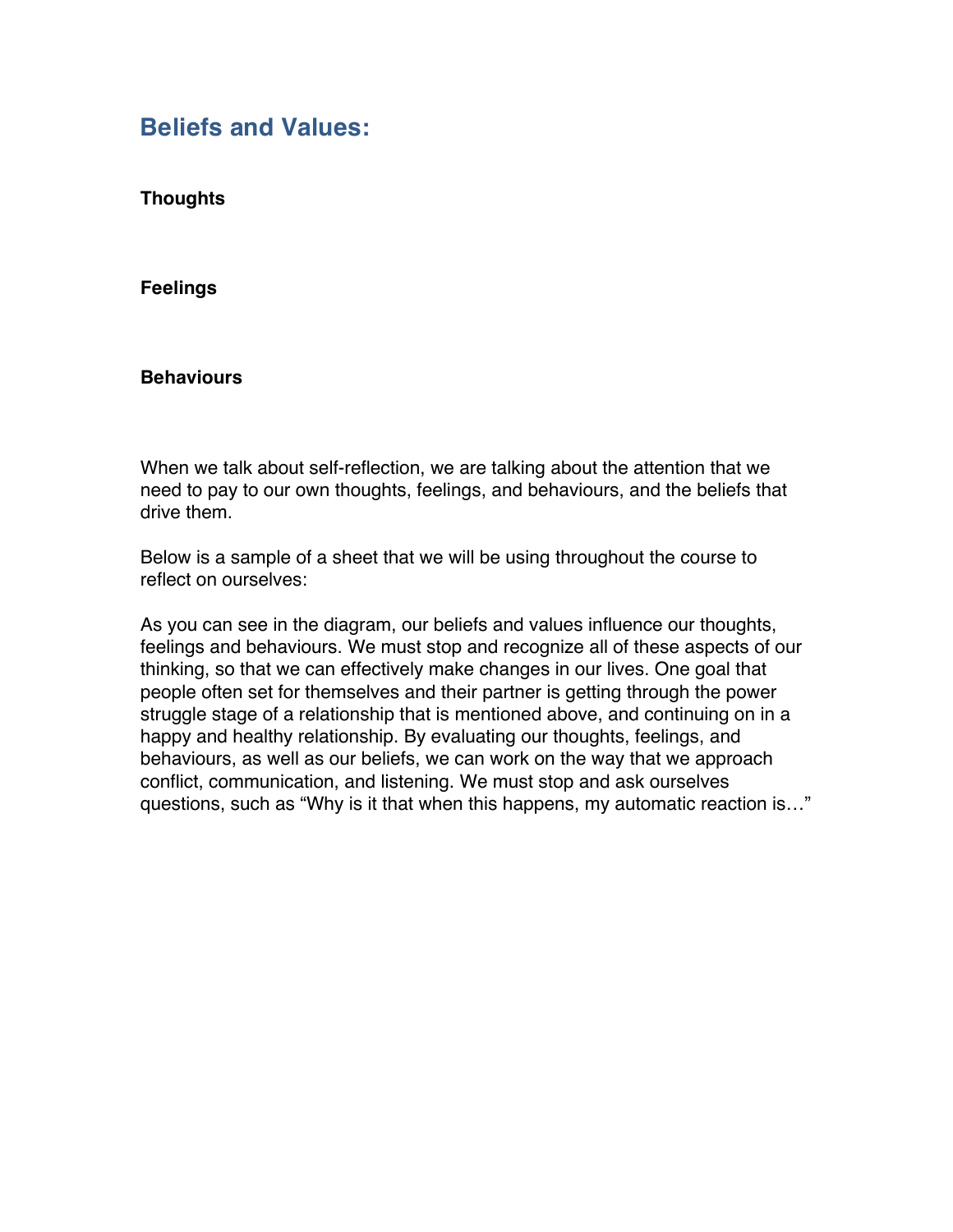# **Effective Goal Setting - The S.M.A.R.T. Rule 3**

3 Adapted from Mindtools.com.

When it comes to setting goals for oneís self, it is important to keep in mind the

**S.M.A.R.T.** system:

- **Specific**: Identify the behaviour, the thought, or the feeling you want to change.

- **Measurable**: Find a way to keep track of your change.

- **Attainable**: Be willing to accept that only you control you, and that you only control you; this means the change and growth you plan goals for must be related to YOU.

- **Realistic**: Make sure that your goals are things that you can actually change.

- **Time-frame**: Give yourself enough time to complete the goal, but not more time than you need.

For example, instead of having "to sail around the world" as a goal, it's more powerful to use the SMART goal "To have completed my trip around the world by December 31, 2015." Obviously, this will only be attainable if a lot of preparation has been completed beforehand!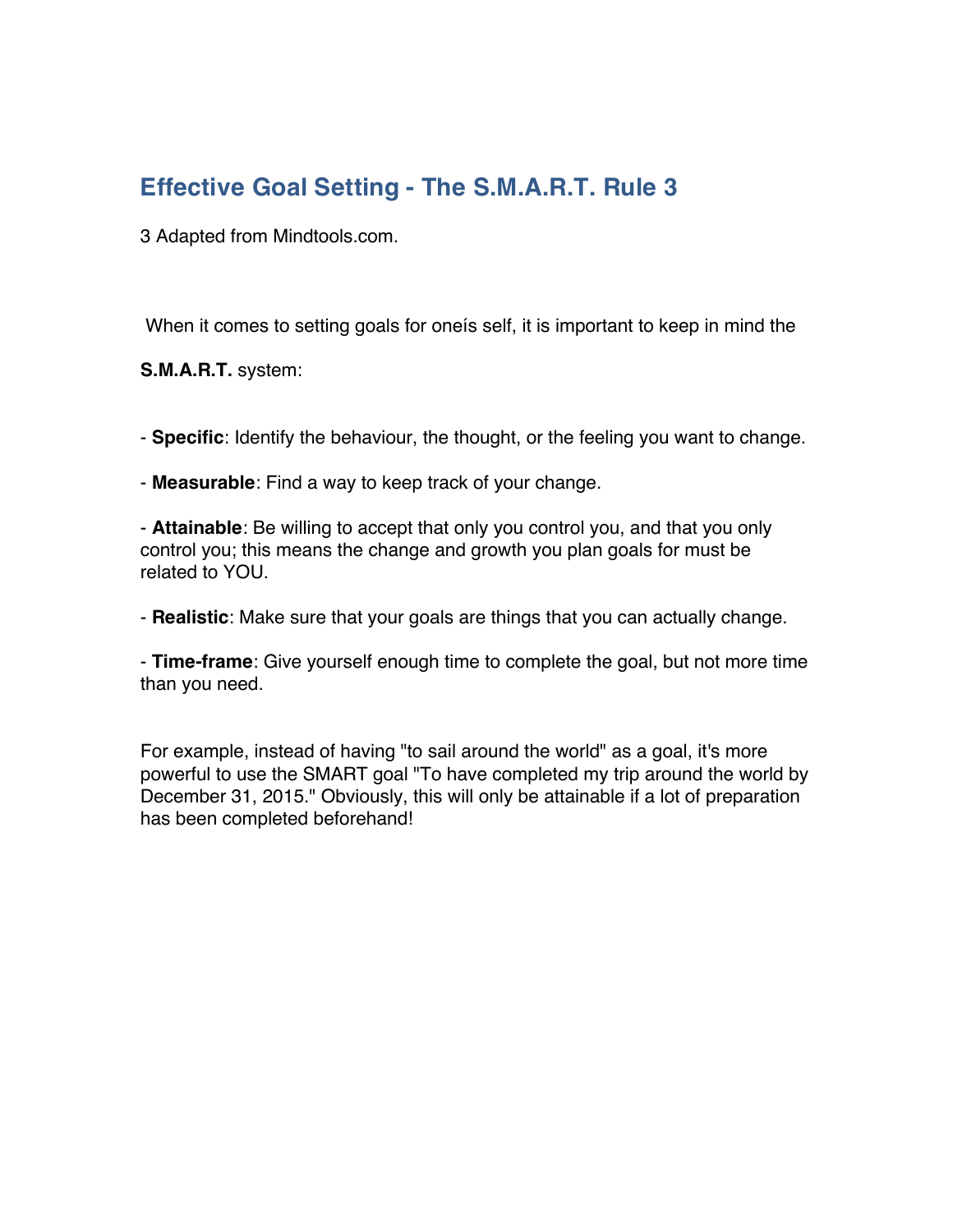# **Further Tips for Setting Your Goals**

The following broad guidelines will help you to set effective, achievable goals:

. State each goal as a positive statement: Express your goals positively. "Execute this technique well" is a much better goal than "Don't make this stupid mistake."

. Be precise: Set precise goals, putting in dates, times and amounts so that you can measure achievement. If you do this, you'll know exactly when you have achieved the goal, and can take complete satisfaction from having achieved it.

. Set priorities: When you have several goals, give each a priority. This helps you to avoid feeling overwhelmed by having too many goals, and helps to direct your attention to the most important ones.

. Write goals down: This crystallizes them and gives them more force.

. Keep operational goals small: Keep the low-level goals that you're working towards small and achievable. If a goal is too large, then it can seem that you are not making progress towards it. Keeping goals small and incremental gives more opportunities for reward.

. Set performance goals, not outcome goals: You should take care to set goals over which you have as much control as possible. It can be quite dispiriting to fail to achieve a personal goal for reasons beyond your control!

In business, these reasons could be bad business environments or unexpected effects of government policy. In sport, they could include poor judging, bad weather, injury, or just plain bad luck.

If you base your goals on personal performance, then you can keep control over the achievement of your goals, and draw satisfaction from them.

. Set realistic goals: It's important to set goals that you can achieve. All sorts of people (for example, employers, parents, media, or society) can set unrealistic goals for you. They will often do this in ignorance of your own desires and ambitions.

It's also possible to set goals that are too difficult because you might not appreciate either the obstacles in the way, or understand quite how much skill you need to develop to achieve a particular level of performance.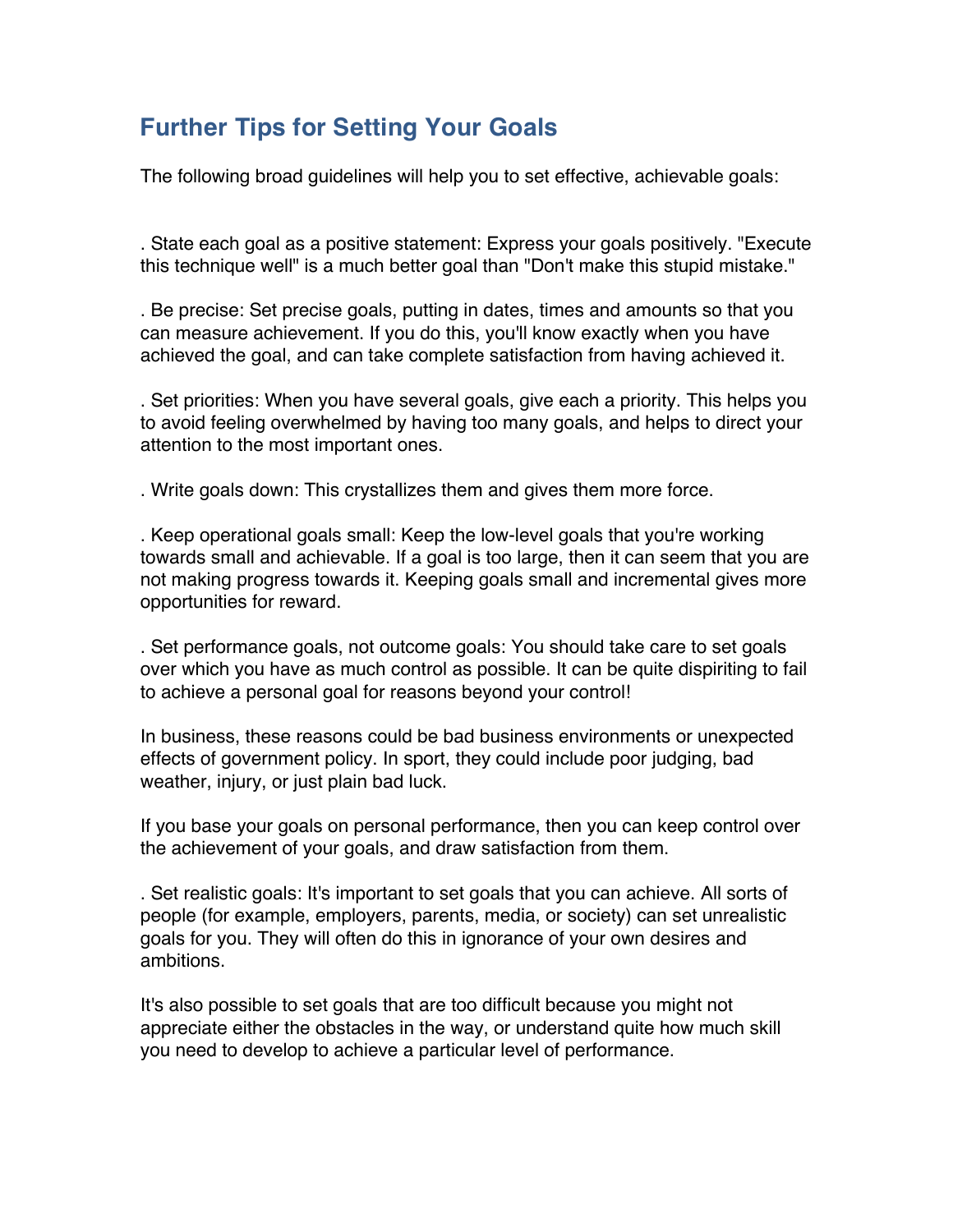# **Achieving Goals**

When you've achieved a goal, take the time to enjoy the satisfaction of having done so.

Absorb the implications of the goal achievement, and observe the progress that you've made towards other goals.

If the goal was a significant one, reward yourself appropriately. All of this helps you build the self-confidence you deserve.

With the experience of having achieved this goal, review the rest of your goal plans:

. If you achieved the goal too easily, make your next goal harder.

. If the goal took a dispiriting length of time to achieve, make the next goal a little easier.

. If you learned something that would lead you to change other goals, do so.

. If you noticed a deficit in your skills despite achieving the goal, decide whether to set goals to fix this.

The Opportunities for Change Program is designed to assist you in your journey of Self-Reflection and Discovery. As we engage in the group work, we will encourage and support you in your efforts to create the kind of life you truly would like to have.